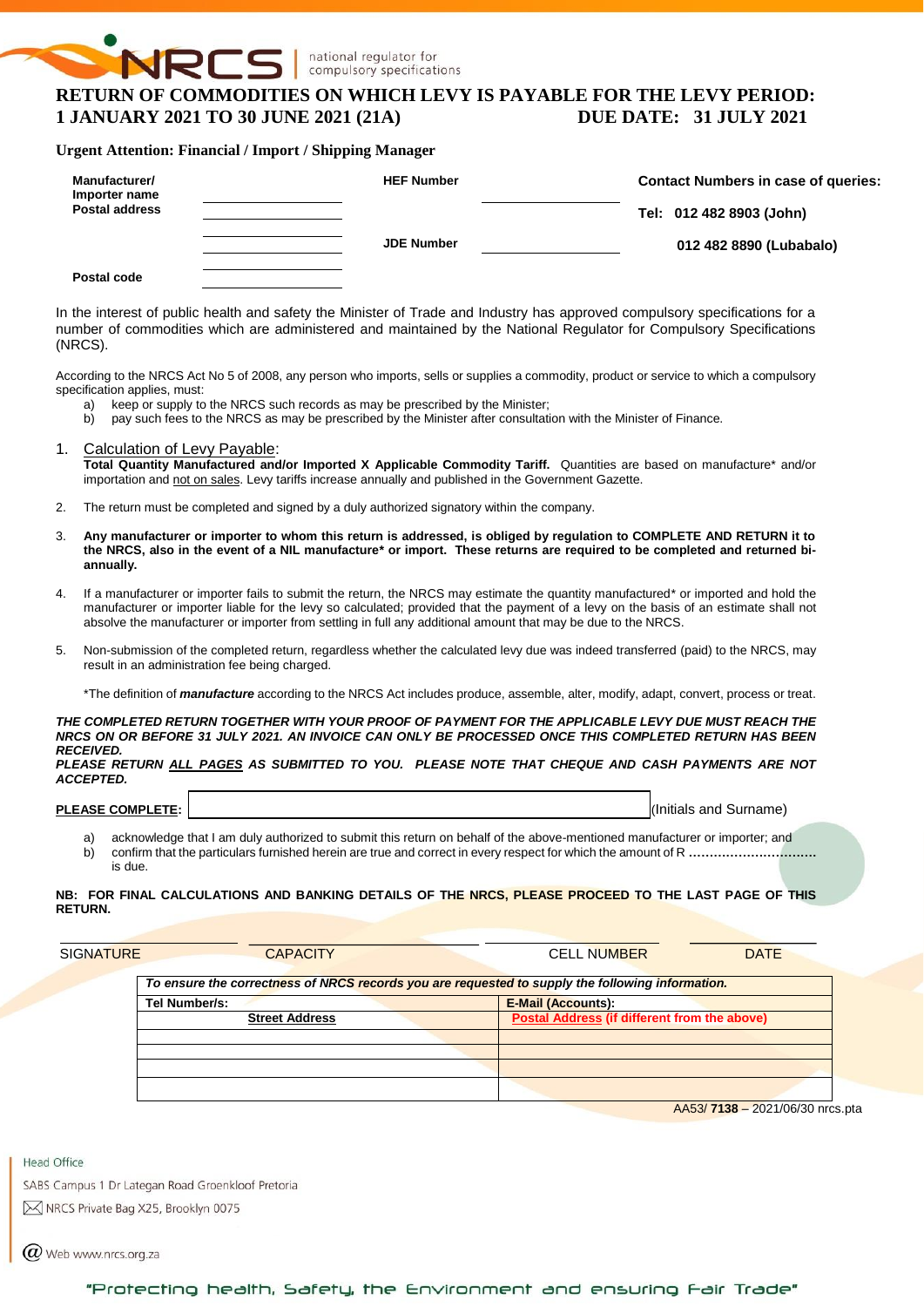### **PLEASE NOTE: TOTAL QUANTITY TO BE ROUNDED OFF TO THE NEXT FULL UNIT**

| Code | Description of commodity                                                                         |           | Quantity<br>Manufactured<br>January to June | Quantity<br>Imported<br>January to June | <b>Total</b> | Unit                  | <b>Tariff</b>          | Levy payable |  |
|------|--------------------------------------------------------------------------------------------------|-----------|---------------------------------------------|-----------------------------------------|--------------|-----------------------|------------------------|--------------|--|
| 5710 | Canned crustaceans - Imports                                                                     | (VC 8014) |                                             |                                         |              | 1 000 kg              | R 805,00               |              |  |
| 5711 | Canned fish and canned fish products (other than<br>fish paste) - Imports<br>8014)               | (VC)      |                                             |                                         |              | 1 000 kg              | <b>Sliding scale D</b> |              |  |
| 5712 | Canned fish and canned fish products (other than<br>fish paste) - RSA products                   | (VC 8014) |                                             |                                         |              | $1\ 000\ \mathrm{kg}$ | <b>Sliding scale D</b> |              |  |
| 5714 | Canned marine molluscs (other than abalone)<br>$-$ Imports                                       | (VC 8014) |                                             |                                         |              | $1\ 000\ \mathrm{kg}$ | R730.00                |              |  |
| 5715 | Canned marine molluscs (other than abalone)<br>- RSA products                                    | (VC 8014) |                                             |                                         |              | 1 000 kg              | R730.00                |              |  |
| 5716 | Canned meat and canned meat products - Imports                                                   | (VC 8019) |                                             |                                         |              | 1000 kg               | <b>Sliding scale A</b> |              |  |
| 5717 | Canned meat and canned meat products<br>$-$ RSA products                                         | (VC8019)  |                                             |                                         |              | 1000 kg               | <b>Sliding scale A</b> |              |  |
| 5719 | Fish paste - Imports                                                                             | (VC 8014) |                                             |                                         |              | 1 000 kg              | R172.00                |              |  |
| 5720 | Fish paste – RSA products                                                                        | (VC 8014) |                                             |                                         |              | 1000 kg               | R172.00                |              |  |
| 5721 | Frozen fish and frozen fish products - Imports                                                   | (VC 8017) |                                             |                                         |              | 1 000 kg              | <b>Sliding scale B</b> |              |  |
| 5722 | Frozen fish and frozen fish products $-$ RSA products (VC 8017)                                  |           |                                             |                                         |              | 1 000 kg              | <b>Sliding scale B</b> |              |  |
| 5725 | Frozen unpackaged (loose) fish and ungutted,<br>boxed fish - RSA products & Imports              | (VC 8017) |                                             |                                         |              | 1 000 kg              | Sliding scale C        |              |  |
| 5727 | Frozen marine molluscs and frozen marine mollusc<br>products (other than mussels) – Imports      | (VC 8017) |                                             |                                         |              | 1 000 kg              | R746.00                |              |  |
| 5728 | Frozen marine molluscs and frozen marine mollusc<br>products (other than mussels) - RSA products | (VC 8017) |                                             |                                         |              | 1000 kg               | R746.00                |              |  |
| 5730 | Frozen rock lobster tails, leg and breast meat<br>-RSA products                                  | (VC 8020) |                                             |                                         |              | $10 \text{ kg}$       | <b>Sliding scale G</b> |              |  |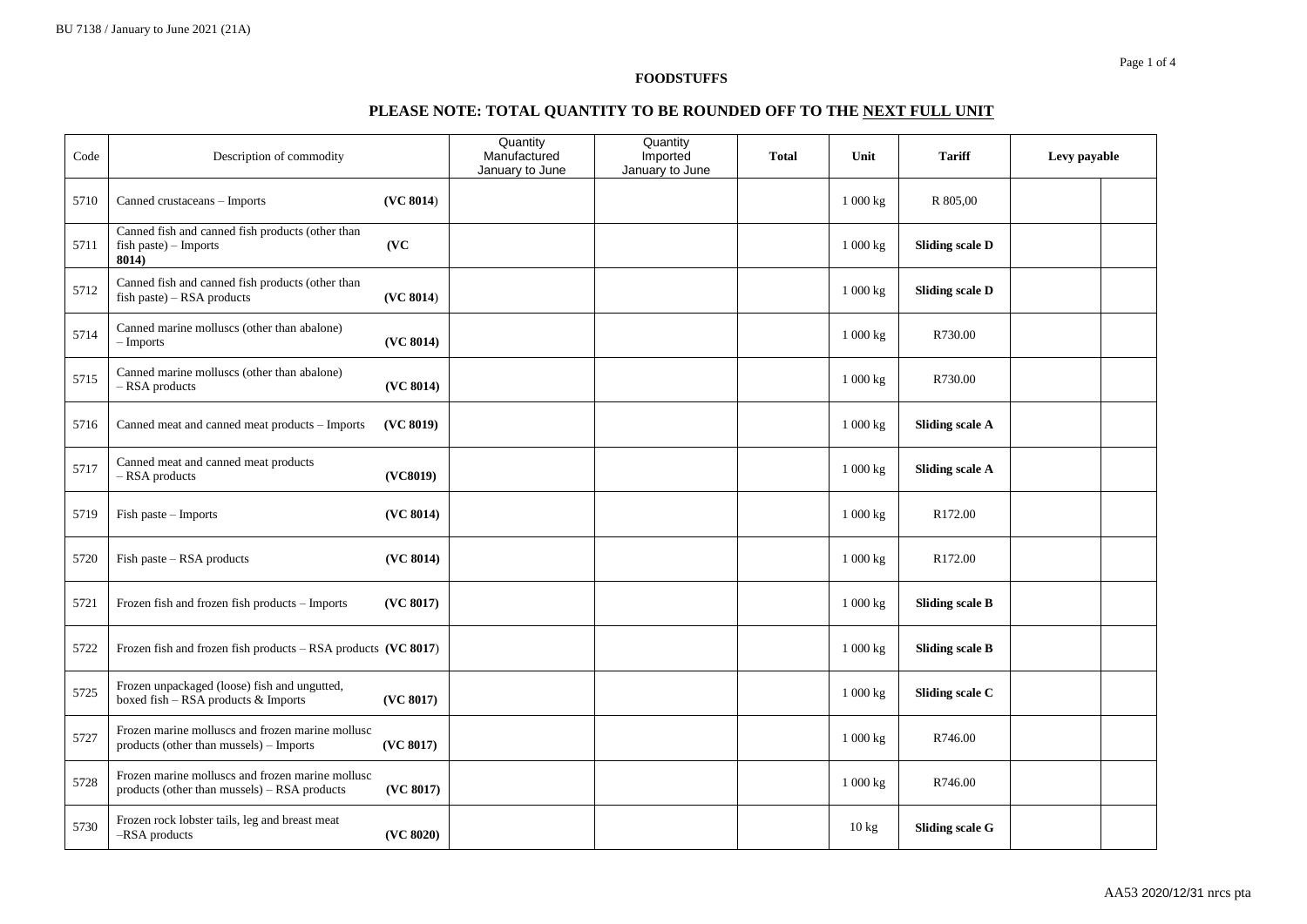| Code | Description of commodity                                                  |           | Quantity<br>Manufactured<br>January to June | Quantity<br>Imported<br>January to June | <b>Total</b> | Unit            | <b>Tariff</b>          | Levy payable |  |
|------|---------------------------------------------------------------------------|-----------|---------------------------------------------|-----------------------------------------|--------------|-----------------|------------------------|--------------|--|
| 5748 | Frozen rock lobster tails, leg and breast meat -<br>Imports               | (VC8020)  |                                             |                                         |              | $10 \text{ kg}$ | <b>Sliding scale G</b> |              |  |
| 5734 | Frozen whole rock lobster, cooked and uncooked – RSA<br>$\bold{products}$ | (VC 8020) |                                             |                                         |              | 30 kg           | <b>Sliding scale G</b> |              |  |
| 5749 | Frozen whole rock lobster, cooked and uncooked -<br>Imports               | (VC 8020) |                                             |                                         |              | 30 kg           | <b>Sliding scale G</b> |              |  |
| 5736 | Smoked snoek - RSA products<br>8021)                                      | (VC)      |                                             |                                         |              | 1 000 kg        | R247.00                |              |  |
| 5739 | Frozen shrimps, prawns and langoustines - Imports (VC 8031)               |           |                                             |                                         |              | 1 000 kg        | Sliding scale E        |              |  |
| 5740 | Frozen shrimps, prawns and langoustines -<br>RSA products                 | (VC 8031) |                                             |                                         |              | 1 000 kg        | Sliding scale E        |              |  |
| 5741 | Frozen crabs - Imports<br>8031)                                           | (VC)      |                                             |                                         |              | 1000 kg         | Sliding scale E        |              |  |
| 5742 | Frozen crabs - RSA products                                               | (VC8031)  |                                             |                                         |              | 1 000 kg        | <b>Sliding scale E</b> |              |  |
| 5743 | Frozen cephalopods - RSA products                                         | (VC 8017) |                                             |                                         |              | 1 000 kg        | <b>Sliding scale F</b> |              |  |
| 5744 | Frozen cephalopods - Imports                                              | (VC 8017) |                                             |                                         |              | 1 000 kg        | <b>Sliding scale F</b> |              |  |
| 5745 | Frozen mussels - Imports                                                  | (VC 8017) |                                             |                                         |              | 1 000 kg        | <b>Sliding scale H</b> |              |  |
| 5746 | Frozen mussels - RSA products                                             | (VC 8017) |                                             |                                         |              | 1 000 kg        | <b>Sliding scale H</b> |              |  |
| 5751 | Canned abalone - Imports                                                  | (VC 8014) |                                             |                                         |              | 1 000 kg        | R998.00                |              |  |
| 5752 | Canned abalone - RSA products                                             | (VC 8014) |                                             |                                         |              | 1 000 kg        | R998.00                |              |  |
| 5753 | Live Aqua cultured Abalone                                                | (VC 9001) |                                             |                                         |              | 1000kg          | R481.00                |              |  |
| 5754 | Live Rock lobster                                                         | (VC 9104) |                                             |                                         |              | 1000kg          | R526.00                |              |  |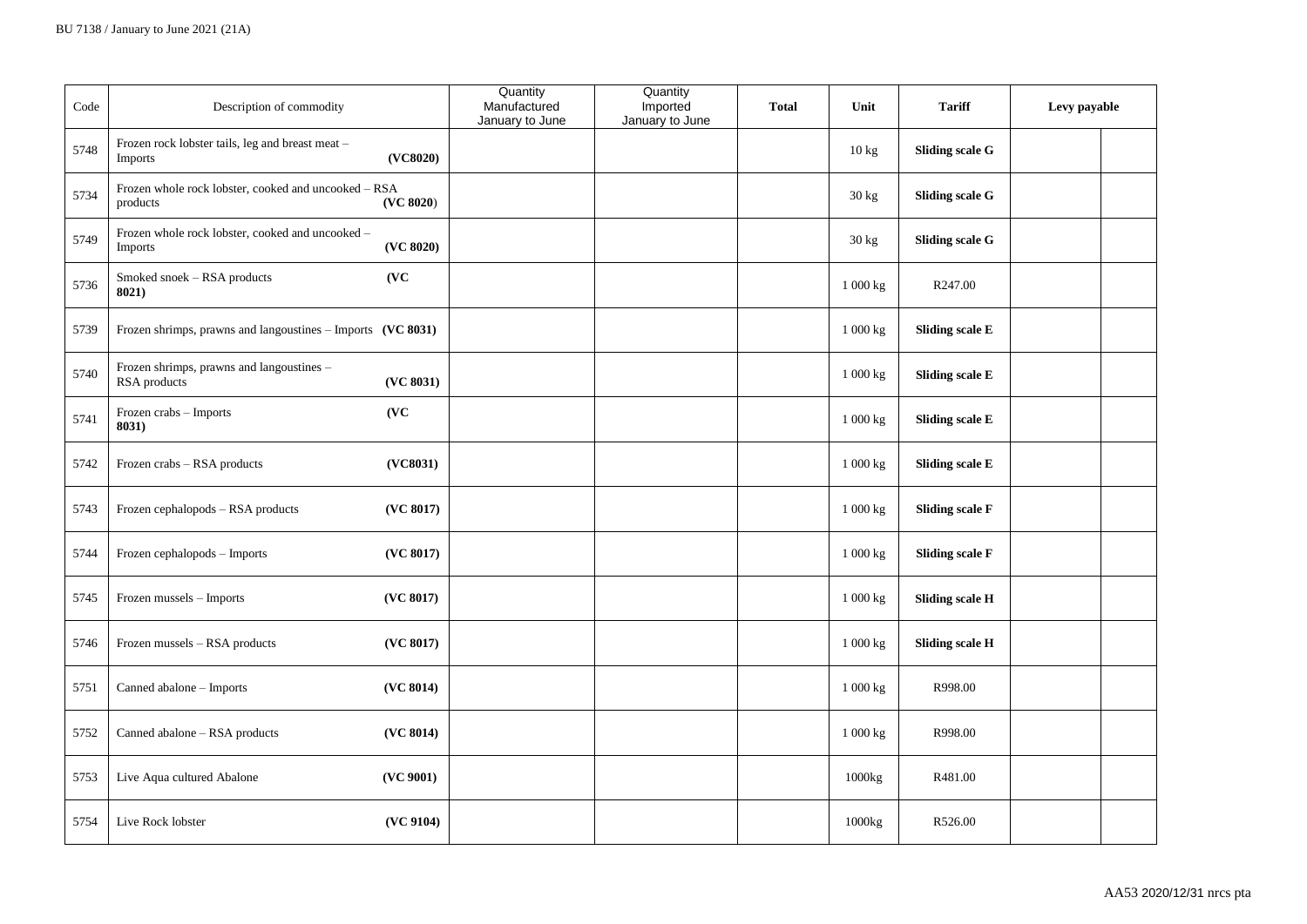# **SLIDING SCALES – A TO H TARIFFS PER UNIT PLEASE NOTE: TOTAL QUANTITY TO BE ROUNDED OFF TO THE NEXT FULL UNIT.**

| <b>SLIDING SCALE A</b>                       | <b>SLIDING SCALE B</b>                         |
|----------------------------------------------|------------------------------------------------|
|                                              |                                                |
|                                              |                                                |
| R852,00 per unit for 1st to (60)th units;    | R520,00 per unit for $1st$ to ten (10) units;  |
| R 230,00 per unit for each subsequent units. | R 110,00 per unit for 11th to 560th units;     |
|                                              | R 34,00 per unit for each subsequent units.    |
|                                              |                                                |
|                                              |                                                |
| 1 Unit = $1000 \text{ kg}$                   | 1 Unit = $1\ 000\ kg$                          |
|                                              |                                                |
|                                              |                                                |
|                                              |                                                |
|                                              |                                                |
| <b>SLIDING SCALE C</b>                       | <b>SLIDING SCALE D</b>                         |
|                                              |                                                |
| $R446,00$ per unit for 1st ten $(10)$ units; |                                                |
|                                              | $R521,00$ per unit for 1st to $(60)$ th units; |
| R 106,00 per unit for 11th to 560th units;   | R332,00 per unit for 61st to 560th units;      |
| R 24,00 per unit for each subsequent units.  | R80,00 per unit for each subsequent units.     |
|                                              |                                                |
| 1 Unit = $1000 \text{ kg}$                   |                                                |
|                                              |                                                |
|                                              | 1 Unit = $1\ 000 \text{ kg}$                   |
|                                              |                                                |
|                                              |                                                |
| <b>SLIDING SCALE E</b>                       | <b>SLIDING SCALE F</b>                         |
|                                              |                                                |
| R699,00 per unit for 1st twelve (12) units;  | R781,00 per unit for 1st to (10)th units;      |
|                                              |                                                |
| R414.00 per unit for each subsequent units.  | R167,00 per unit for each subsequent units.    |
|                                              |                                                |
| 1 Unit = $1000 \text{ kg}$                   |                                                |
|                                              | 1 Unit = $1\ 000 \text{ kg}$                   |
|                                              |                                                |
| <b>SLIDING SCALE G</b>                       | <b>SLIDING SCALE H</b>                         |
|                                              |                                                |
|                                              |                                                |
| R422,00 per unit for 1st ten (10) units;     | R710,00 per unit for 1st twenty (20) units;    |
| R26,00 per unit for each subsequent units.   | R303,00 per unit for each subsequent units.    |
|                                              |                                                |
|                                              |                                                |
|                                              |                                                |
| 1 Unit = $10$ kg or $30$ kg                  | 1 Unit = $1000 \text{ kg}$                     |
|                                              |                                                |
|                                              |                                                |